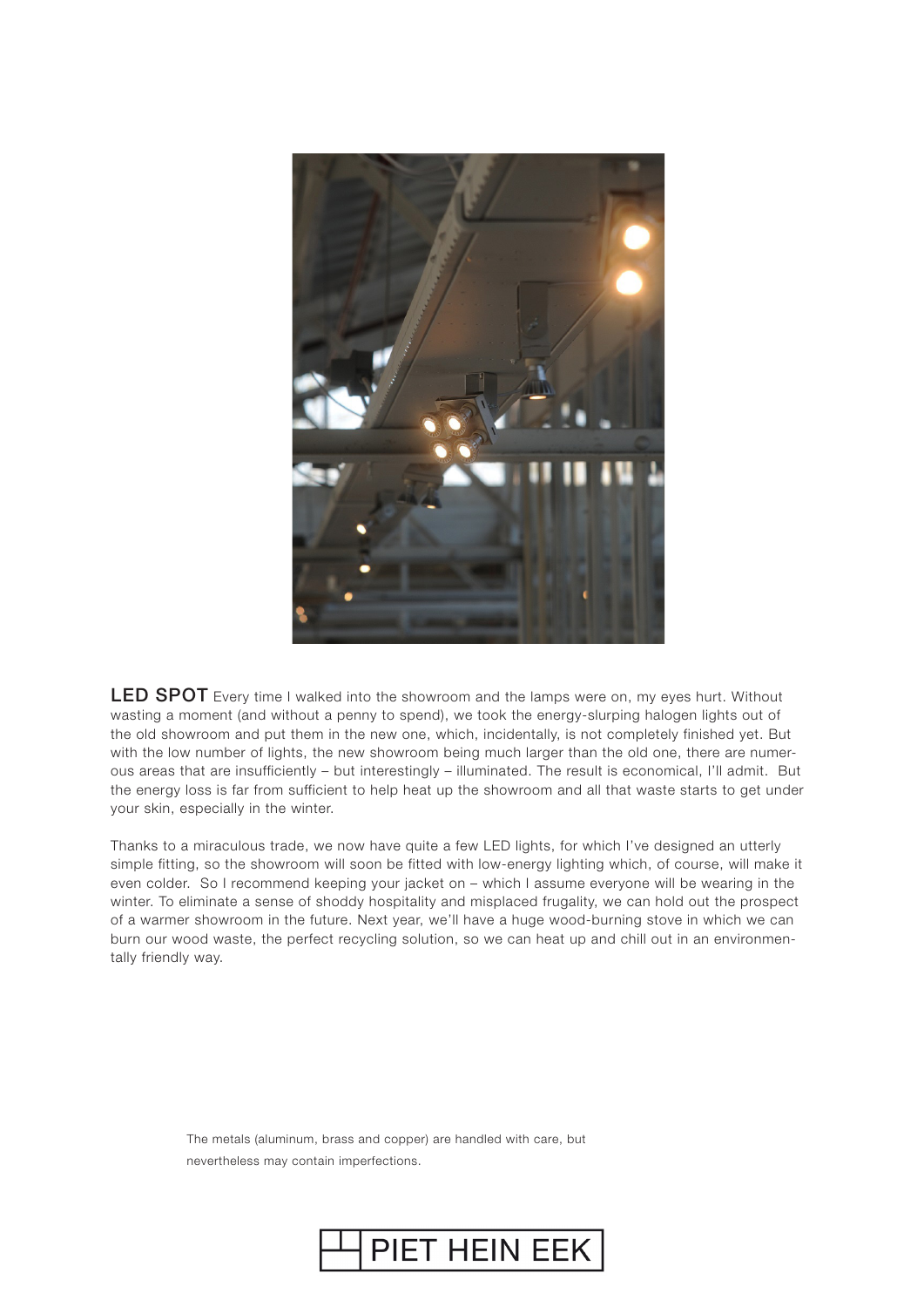## LED SPOT 1

| art nr   | 2980                       |
|----------|----------------------------|
| year     | 2012                       |
|          | 4w / 220-240v              |
| material | aluminium - copper - brass |



| art nr   | 2980S - with long wire and plug |
|----------|---------------------------------|
| vear     | 2012                            |
|          | 4w / 220-240v                   |
| material | aluminium   copper   brass      |

## LED SPOT 2

| art nr   | 2981                       |
|----------|----------------------------|
| vear     | 2012                       |
|          | 8w / 220-240v              |
| material | aluminium - copper - brass |



| art nr   | 2981S - with long wire and plug |
|----------|---------------------------------|
| year     | 2012                            |
|          | 8w / 220-240v                   |
| material | aluminium   copper   brass      |

## LED SPOT 4

| art nr   | 2982                       |
|----------|----------------------------|
| vear     | 2012                       |
|          | 8w / 220-240v              |
| material | aluminium   copper   brass |

| art nr   | 2982S - with long wire and plug |
|----------|---------------------------------|
| vear     | 2012                            |
|          | 8w / 220-240v                   |
| material | aluminium   copper   brass      |